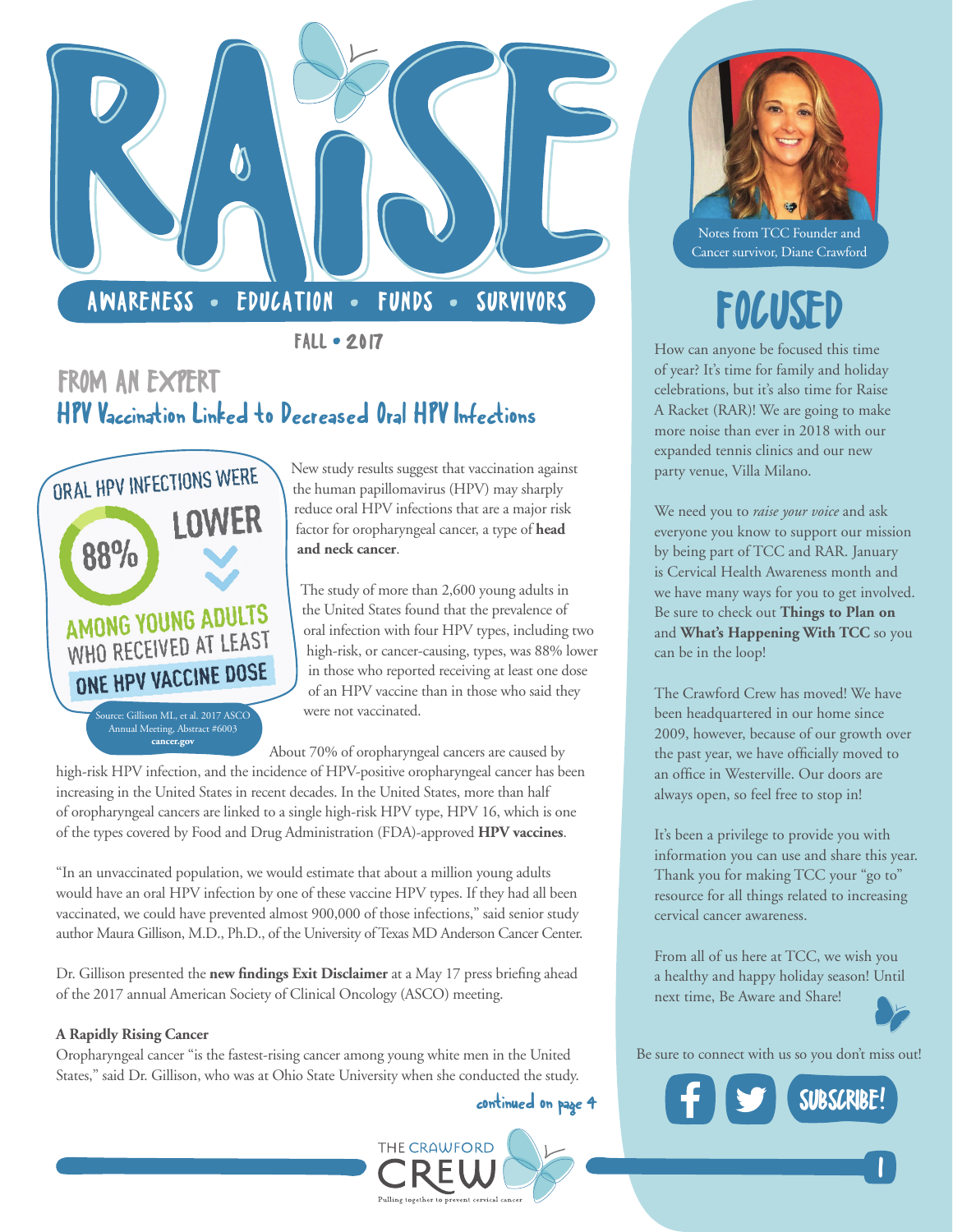# THINGS TO PLAN ON

<span id="page-1-0"></span>

- **[REGISTER NOW](http://events.r20.constantcontact.com/register/event?oeidk=a07edyt18wxa8ec72fb&llr=hs4qd4zab)** for the 6th Annual **[Raise A Racket](http://thecrawfordcrew.org/event/raise-a-racket/)** on **January 20, 2018**. Make sure to register at [http://thecrawfordcrew.org/](http://thecrawfordcrew.org/event/raise-a-racket/) [event/raise-a-racket/](http://thecrawfordcrew.org/event/raise-a-racket/) before December 15th to get our Early Bird Gift!
- **3rd Annual Holiday Decor Raffle:** This festive event will run through December 5th. Last year we raffled off a gorgeous sleigh filled with a tree, adorable bears, reindeer and more. The display is again being sponsored by [Andy's Frame Setting.](http://www.andysframesetting.com/) Purchase your tickets at Andy's Frame Setting,

located in the North Gate/Kroger Plaza. Tickets are 1 for \$5 or 3 for \$10. Join us for wine, cheese and the announcement of our winner December 5 from 6:00-8:00 pm. • **[Paint the 'Ville Teal:](http://www.paintthevilleteal.org/)** Check out **[What's Happening](#page-2-0)** for all the details of this exciting new awareness initiative we are launching this January.

## TCC SPOTLIGHT OF ALISON BUIRLEY. CANCER SURVIVOR, RAR VOLUNTEER, DONOR



Alison Buirley, Volunteer

### *How and when did you become involved with The Crawford Crew?*

I was diagnosed with Cervical Cancer in 2015. Shortly after, I contacted Diane as she was referred to me by a couple of mutual acquaintances. I knew immediately after meeting Diane that I wanted to help spread awareness about Cervical Cancer and wanted to get involved with [The Crawford Crew](http://thecrawfordcrew.org/) 

[Foundation,](http://thecrawfordcrew.org/) whether was by [volunteering](http://thecrawfordcrew.org/about-cervical-cancer-prevention/join-us/) or by [donating.](http://thecrawfordcrew.org/about-cervical-cancer-prevention/join-us/) 

### *Tell us about what you specifically do to support TCC and or RAR efforts?*

I own and design clothing for a children's clothing brand, [Be Girl](https://www.begirlclothing.com/)  [Clothing.](https://www.begirlclothing.com/) I donate a portion of all sales to The Crawford Crew and periodically post Cervical Cancer facts on my social media outlets. My target customer is mothers of little girls ranging from infant to tween ages. It is important that these mothers are educated on Cervical Cancer, the risks and how to prevent it. With the HPV vaccination now available, there is no reason that a young girl should ever get infected with HPV and be at a high risk for cervical cancer. It is my desire that through awareness they realize the importance in protecting our young girls and ourselves by regular Pap checkups. I also am involved with th[e Raise A Racket](http://thecrawfordcrew.org/event/raise-a-racket/) fundraising event by donating a couple items to the Silent Auction. Starting last year,

I also volunteered at the event and helped with the auction setup and check-out. It is my hope that my personal and business partnership with The Crawford Crew continues to grow for years to come.

### *How is TCC and RAR different than other volunteer or charitable organizations?*

The Crawford Crew stands out because of the founder in my opinion. Not only is Diane a Cervical Cancer survivor but she is one of the most genuine, selfless and upbeat people I've ever met. Just being in her presence makes people want to help out in some way because they want to support Diane, her mission and her foundation. Also, Cervical Cancer is a cancer that does not receive a lot of media buzz. Some survivors shy away from talking about their cancer in fear of shame. The truth is, anybody can get HPV or Cervical Cancer. It does not discriminate by age or even lifestyle. I think it's honorable that Diane stepped up and let her voice be heard. It is refreshing to see so many people standing together at RAR and talking about everything TEAL, it gives me chills every year.

### *How can someone help support TCC and/or RAR?*

There are many opportunities to support TCC from [donating](http://thecrawfordcrew.org/donate/) to simply following their [Facebook](https://www.facebook.com/TheCrawfordCrewFoundation/) and [Instagram](https://www.instagram.com/thecrawfordcrew/) pages and sharing with your friends. Attending or volunteering at [RAR](http://thecrawfordcrew.org/event/raise-a-racket/) is a great way to get involved, and might I add a fun night for all. Even if you cannot attend, a donated item for the Silent Auction is always appreciated!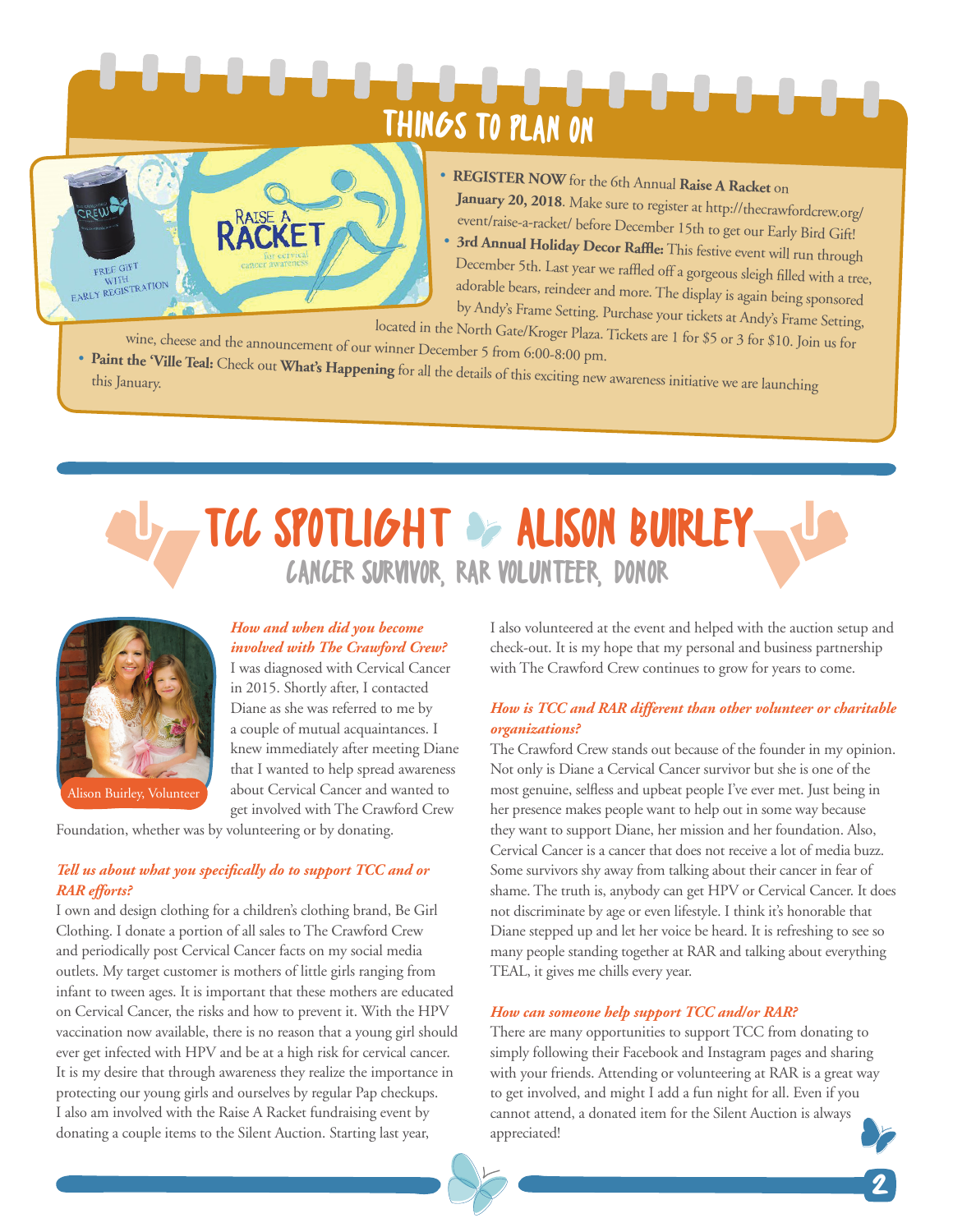# <span id="page-2-0"></span>WHAT'S HAPPENING WITH TCC

### Paint the 'Ville Teal is Coming, January 2018

The Crawford Crew is excited to announce a new awareness and outreach initiative we have planned for Westerville (the 'Ville). We are honored to have the support of The City of Westerville for our January 2018 **["Paint the 'Ville Teal"](http://www.paintthevilleteal.org/)** program, in conjunction with National Cervical Cancer Awareness month.

Here is what we have planned thus far:

- The City of Westerville is graciously allowing TCC to hang our Cervical Cancer Awareness banner across State Street in Uptown Westerville the week of January 7th!
- Our volunteers and supporters will "Paint the 'Ville Teal" by tying teal ribbons on light poles and trees lining State Street the first week of January 2018. The ribbons will remain up through January.
- [Otterbein University](http://otterbein.edu/) will also be "Painted Teal" during the month of January to extend our message across the campus and to the student body.

KNOW

THE

**FACTS** 

• While we are hanging ribbons, we will also drop off educational materials to local stores.

- We are in touch with local media to let them know about our plans and ask them to help share our mission with the community.
- TCC will share our message on our social media channels and we encourage the City of Westerville and our other supporters to do so as well. We invite you to share our posts with your social media connections as well.
- In addition to our long-standing force of volunteers, TCC will be engaging our Junior Board members and work with [Otterbein](http://www.otterbein.edu/public/Academics/Departments/HealthandSportSciences.aspx)  [University Health & Sport Sciences Department](http://www.otterbein.edu/public/Academics/Departments/HealthandSportSciences.aspx) for our ribbon and message canvasing.
- We are speaking with businesses, civic organizations, the schools and local government to ask for their help to expand our reach and share our mission with as many people as possible.

This is a new for initiative for TCC and we welcome any ideas, resources or connections you, our valued supporters, have to offer. We intend to to make a BIG teal splash across the 'Ville and educate our fellow citizens about Cervical Cancer. If you have questions or suggestions, or wish to help in any way please, contact Diane Crawford at di@thecrawfordcrew.org.

- **Do you know how to detect Cervical Cancer early? Here are the [American Cancer Society guidelines:](https://www.cancer.org/cancer/cervical-cancer.html)**
- Cervical cancer testing should start at age 21. **Under 21 should not be tested**.
- **Women between the ages of 21 and 29** should have a Pap test done every 3 years. HPV testing should not be used unless it's needed after an abnormal Pap result.
- **Women between the ages of 30 and 65** should have a Pap test plus an HPV test (called "co-testing") every 5 years. This is the preferred approach, but it's OK to have a Pap test alone every 3 years.
- **Women over age 65** who have had regular cervical cancer testing in the past 10 years with normal results should not be tested for cervical cancer. Once testing is stopped, it should not be started again. Women with a history of a serious cervical pre-cancer should continue to be tested for at least 20 years after that diagnosis, even if testing goes past age 65.
- **A woman who has had her uterus and cervix removed (a total hysterectomy)** for reasons not related to cervical cancer and who has no history of cervical cancer or serious pre-cancer should not be tested.
- **All women who have been vaccinated against HPV** should still follow the screening recommendations for their age groups.

Some women – because of their health history (HIV infection, organ transplant, DES exposure, etc.) – may need a different screening schedule for cervical cancer. Talk to a health care provider about your history.

### *Reference: [cancer.org](https://www.cancer.org/)*



**where you feel most passionate!**

OUTREACH/EDUCATION RESEARCH F ST [SUBSCRIBE!](http://thecrawfordcrew.org/contact-us/newsletter-signup/)